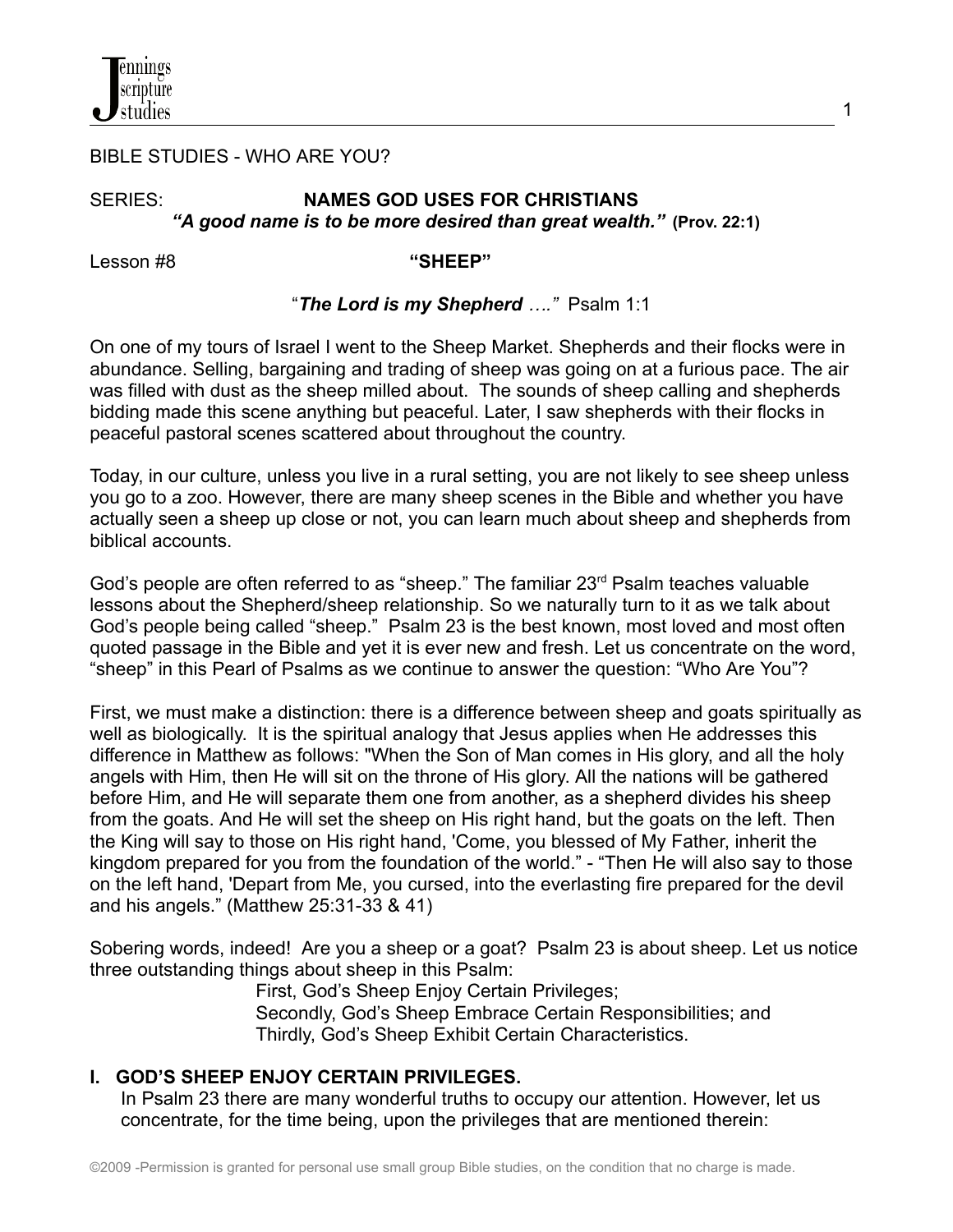A. **We Have The Privilege Of Being Guided.** *"*He leads me" – verse 2 and 3. The Shepherd goes before the sheep. It would have been an anomaly in nature for the sheep to go first, and for the shepherd to follow. With their shepherd guiding, the sheep have no need to know the way through the wilderness; it is enough for them that the shepherd knows it. They do not need to know where the green pastures are or where there were quiet resting-places where they might lie down at noon. It is sufficient for the sheep that the shepherd knows, and all that they have to do is follow where he leads. They do not need to worry for they are content because their shepherd knows the way.

Let us transfer this thought to ourselves, and see how the Lord is our Guide. Look at the past, and note how He has guided us. How very little you and I have had to do with it after all! There is far more of the hand of God in our lives than there is of our own hands, if our lives are what they ought to be. It is easy to say that the Lord has been our Shepherd in the past, but it may not be so easy to say that He will be our Shepherd in the future. Yet we have nothing to do with the future except to follow in the path of humble trust in the Lord, and of obedience to his Word. I do not know what the future holds but I know Who holds the future! So I had better trust my Shepherd to guide me.

The sheep before the Shepherd is out of place and out of order but the sheep behind the Shepherd, quietly, patiently, and humbly following Him, is both according to the order of nature and the order of God's plan. Let us, then, as the Lord's sheep, learn to take that position and not attempt to usurp the prerogative of our great Shepherd.

## **B. We Have The Privilege Of Being Guaranteed.**

We have the quarantee that our needs will be supplied. Notice the phrase, "I shall not want":

- I shall not want rest... "He makes me lie down in green pastures."
- I shall not want refreshment... "He leads me beside the still waters."
- I shall not want restoration... "He restores my soul."
- I shall not want guidance... "He leads me in the paths of righteousness for his name's sake."
- I shall not want companionship in the hours of trial... "Yes, even though I walk through the valley of the shadow of death, I will fear no evil: for You are with me."
- I shall not want comfort... "Your rod and staff comfort me."
- I shall not want provision... "You prepare a table before me in the presence of my enemies."
- I shall not want care... "You anoint my head with oil."
- I shall not want satisfaction... "My cup runs over."
- I shall not want joy... "Surely goodness and mercy shall follow me all the days of my life."
- I shall not want a home... "I will dwell in the house of the Lord forever."

As the earthly shepherd provides for his sheep, so will God provide for us. We will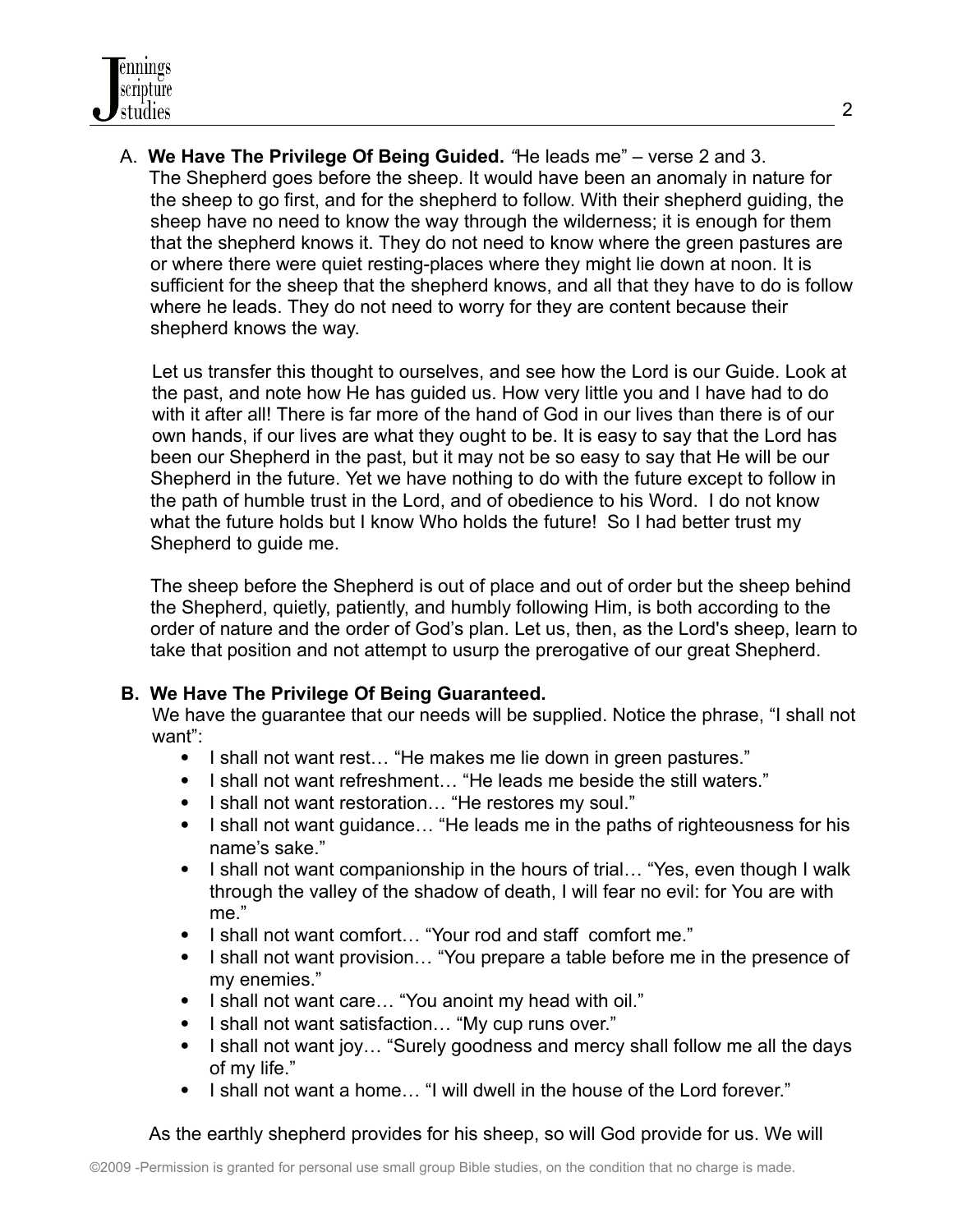find that our Heavenly Shepherd is all-sufficient. His sufficiency is our guarantee!

# **C. We Have The Privilege Of Being Guarded.**

"Your rod and your staff they comfort me." Sheep have enemies: the wolf, lion, bear, etc. The sheep is not safe because it says, "I am stronger than my enemies" or, "I can avoid my enemies." Yet the sheep might feel safe enough if it knew that the shepherd was near.

We know that our Shepherd will never let any of his sheep perish. He has owned us too long, and bought us too dearly, and loved us too well ever to let us go. He said, "It is not the will your Father which is in heaven that one of these little ones should perish." (Matt. 18:14) He also said, "My sheep hear my voice, and I know them, and they follow me; and I give unto them eternal life; and they shall never perish, neither shall any man pluck them out of my hand." (John 10:27)

So, if you are the Lord's sheep, you have the privileges of being guided, guaranteed and guarded as you follow the Shepherd.

Not only do God's sheep enjoy certain privileges, but, secondly …..

# **II. GOD'S SHEEP EMBRACE CERTAIN RESPONSIBILITIES.**

A shepherd has duties – sheep have responsibilities.

# **A. We Have The Responsibility Of Dependence Upon Our Shepherd.**

If the sheep could speak, I wonder, as it is eating grass, if it would ever stop all of a sudden, and say to itself, "I wonder what will become of me in the winter! There will be deep snow on the ground, and I'll not be able to get at the grass; how will I be provided for?"

I have never heard of a sheep's woolly head being disturbed in that fashion! Why? It has a shepherd to guarantee its provisions and it depends upon him to provide for all its needs. Yet you and I sometimes do this silly thing, which a sheep would not do. We say, "We cannot imagine what we will do if we are ever in such-and-such circumstances!" Probably, we never will be in such circumstances, yet we keep on worrying about such things.

Many Christians, begin each day by borrowing tomorrow's troubles. God will not give tomorrow's strength until tomorrow comes. God promises "As your days so shall your strength be." (Deut.33:25) Live one day at a time. Meet your troubles one at a time and, as they come, God's grace will make you more than equal to them, and enable you to overcome them. But when in our minds we leap ahead to months and years, and begin to think of a month's troubles, and a year's trials, you will never be able to conquer them. Our first duty, then, as the Lord's sheep, is dependence upon our Shepherd.

# **B. We Have The Responsibility Of Devotion To Our Shepherd.**

In his book, "The Land and the Book" the author, Dr. Thompson, tells us that in the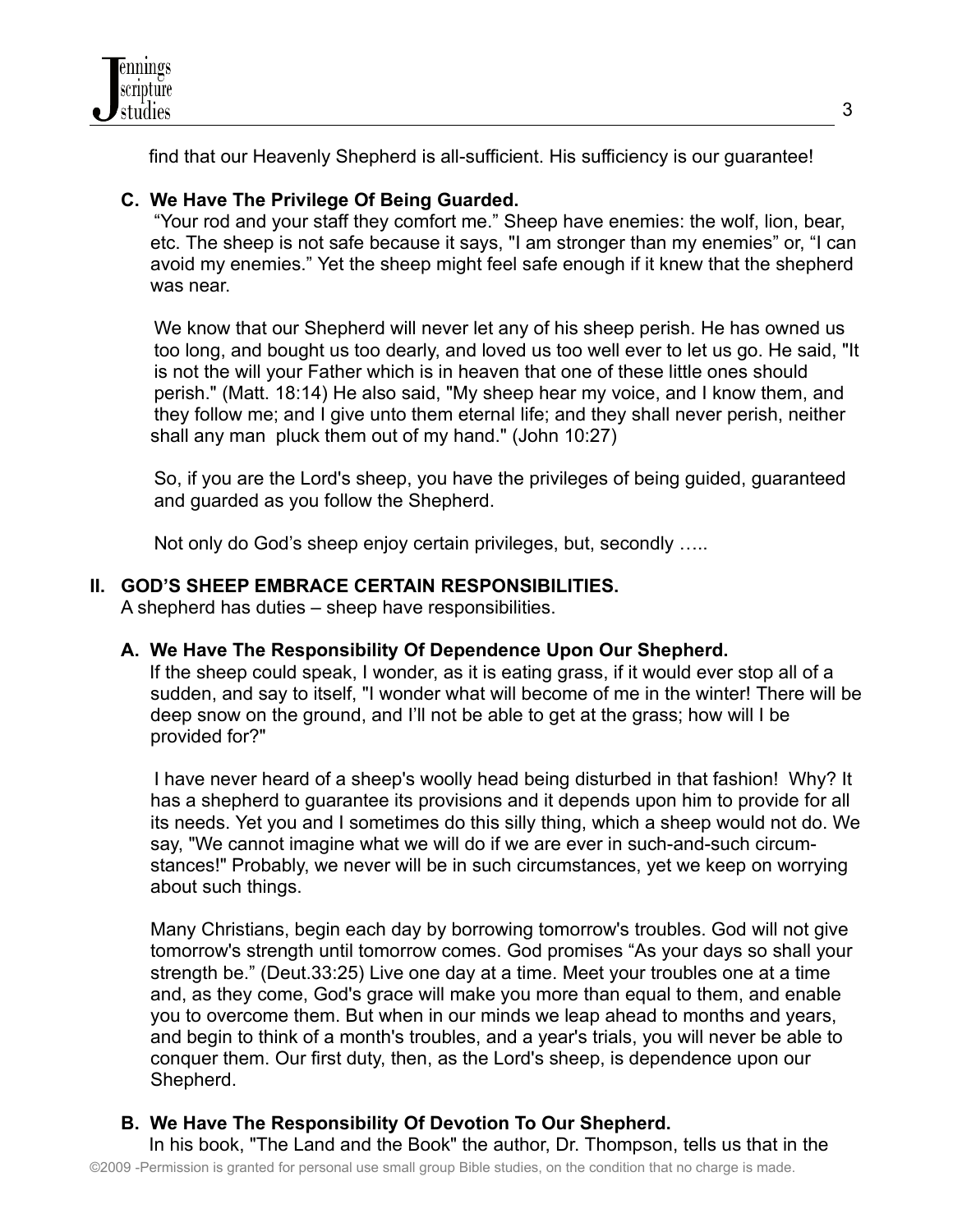Middle East, there often is strong affection between the shepherd and his sheep. If he sits down they begin to gravitate to where he is sitting. You never see him without also seeing them close by his side. If he stops, they stop; if he moves, they move. They love the pasture, but they love the shepherd more. They love him, and he loves them. The shepherd is devoted to the sheep and the sheep are devoted to the shepherd.

Are we devoted to our Shepherd similarly? Are we always gravitating toward Him or are we like Peter when he followed Christ at a distance? I hope that you and I, who call Christ our Shepherd, love him much and want to be in His presence.

As God's sheep we enjoy privileges and embrace certain responsibilities. These privileges and responsibilities develop within us certain characteristics.

## **III. GOD'S SHEEP EXHIBIT CERTAIN CHARACTERISTICS**.

What are some of the characteristics that are displayed in God's sheep?

## **A. There Is The Characteristic Of The Sheep's Disposition.**

And what is the sheep's general disposition? Gentleness!. Sheep are gentle creatures. I know some who claim to be God's sheep but they seem to me to be more like wolves than sheep. They snap their jaws like wolves do, and their very speech seems to be like a wolf's howl. Nothing pleases them.

A sheep has its likes and its dislikes, but it does not snarl, and snap, and howl, and growl; it is the wolf that does that, but the sheep is of a gentler disposition! It is said of our Shepherd, "When he was reviled, reviled not again; when he suffered, he threatened not." (1 Peter 2:23) The more we are focusing upon our Shepherd, the more like Him we will be.

## **B. There Is The Characteristic Of The Sheep's Desire.**

We know well the saying, "Birds of a feather flock together." Well, sheep also desire to flock together and so do God's sheep. The Greek word for "church" is "ecclesia" which means "an assembly of called out ones." The fact that the God's sheep flock together with other of God's sheep is a proof that they are indeed God's sheep! Do you prefer to gather with God's church or do you prefer to be with the devil's crowd?

## **C. There Is The Characteristic Of The Sheep's Diet.**

Another evidence of being a sheep is that they are very particular in their feeding. A goat will eat what the sheep would not touch. The sheep must have nothing but that which is sweet and clean to feed upon. If we say, "The Lord is my shepherd," then we should give evidence that that is true by our spiritual diet.

> "Thy Word is like a table of rich fare Supplied with plenty and to spare; Yes, God's own Word spreads a feast For every hungry, thirsty guest."